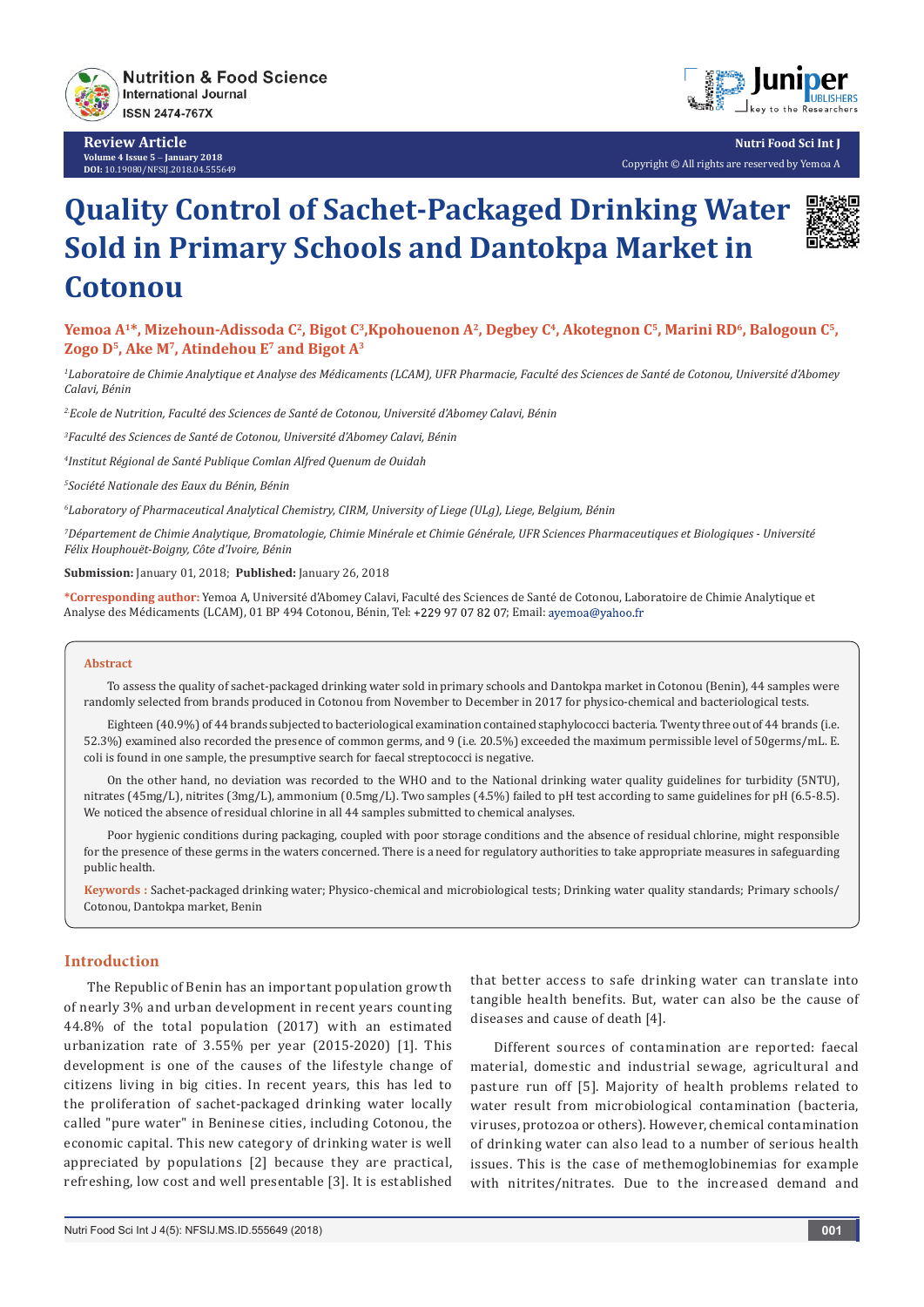consumption of sachet-packaged drinking water in low resources countries, there has been a growing interest about the quality of this vital product.

Various countries have enforced drinking water standards for the maximum permissible levels of different constituents and the WHO also edited guidelines for Drinking-water Quality [6].

By considering the guidelines, early studies conducted in Nigeria, Ghana, reported that the sachet-packaged samples of drinking water were of poor quality [7,8]. In Benin, the quality of sachet-packaged drinking water is not subjected to any stringent quality control measures. Hence the present study was made to analyze the microbial contamination, physical properties and chemical contents in different samples of sachet-packaged drinking water sold in Cotonou, namely in primary schools and Dantokpa market in comparison with the required WHO and national standards [6,9].

#### **Materials and Methods**

#### **Study population and Sampling methodology**

Cotonou is the economic capital and the first city of Benin. It is a cosmopolitan city with a population of about 679,012 inhabitants in 2013 [10]. Cotonou is home to the country's largest economic, administrative and industrial infrastructure, which justifies a very high cost of living. Cotonou has 488 primary schools (public and private), and the international market of Dantokpa, the largest market in West Africa. These targets (market and school) were chosen as part of this study because they allow us to identify the maximum of "pure-water" brands marketed in Benin. Samples of "purewater" were collected between November to December 2017 in public primary schools and Dantokpa market according to a simple random sampling for analysis. Three sachets of each brand (0.5L sachet) were bought from vendors in each schools and at Dantokpa market. A total of 44 brand were collected.

#### **Materials**

The following materials were used: Mannitol salt phenol red agar for microbiology (Merck, Germany); Levine-EMB-Agar for the isolation and differentiation of E. Coli and enterobacter (Merck, Germany); Membrane Filter enterococcus selective **Table 1:** Summary of physicochemical and microbiological results.

agar acc. to slanetz and bartley base for microbiology (Merck, Germany) enriched with chloride 2,3,5 triphenyl tetrazolium 1% (Merck, Germany); Nutrient Agar N°1 (VWR Prolabo chemicals; Belgium); Cellulose Nitrate Filtrer 0,45µm (Sartorius stedim biotec; Germany); Combinart® vacuum filtration systems for colony count and particle counting (Sartorius stedim biotec; Germany).

The Electrical Conductivity (EC) and temperature were measured with a conductivity meter HQ40d Multi (HACH Company, Loveland, Colorado, USA) for analysis. The pH values of the water samples were measured with a pH meter HQ 11 pH (HACH). Turbidity were measured with a 2100 turbid meter (ISO Method 7027; HACH). ISO 7890 recommended spectrophotometer method and Zambelli reagent method were used to measure the nitrate and nitrite contents respectively [6,7].

NFT 90-015 recommended spectrophotometer method was used to measure ammonium content. The spectrophotometer used was a HACH Lange DR 6000. Reagent method with O-Tolidine was used for residual chlorine.

#### **Quality control**

To ensure quality, water samples were transported and analyzed within 2-4 hours at arrival to the laboratory. Additionally, samples were analyzed using standard methods. Equipments were calibrated before use; a blank sample was included in each analysis. For physicochemical test, blank was constituted by distilled water. For microbial test, positive control was constituted by contaminate water analyzed before in our lab and sterilized distilled water was used as negative control.

#### **Results**

#### **Bacteriological of sachet-packaged drinking water**

As shown in Table 1, Out the 44 brands subjected to bacteriological examination, 18 (i.e. 40.9%) samples contained staphylococci bacteria. 23 out of 44 samples (i.e. 53.3%) examined also recorded the presence of common germs and 9 (i.e. 20.5%) deviated from National Standard of 50 germs/mL. E. coli was found in 1 sample. All the samples showed negative growth for faecal streptococci.

| <b>Parameters</b> | Sample (n=44) Number $(\%)$ | WHO Standards per 100mL | National Standards per 100mL |
|-------------------|-----------------------------|-------------------------|------------------------------|
| Common germs      |                             |                         |                              |
| Exceeding         | $9(20.5\%)$                 |                         | 50/mL                        |
| No Exceeding      | 35 (79.5%)                  |                         |                              |
| Total coliform    |                             |                         |                              |
| Exceeding         | $1(2.3\%)$                  |                         | $\Omega$                     |
| No Exceeding      | 43 (97.7%)                  |                         |                              |
| E. Coli           |                             |                         | $\Omega$                     |
| Exceeding         | $1(2.3\%)$                  |                         |                              |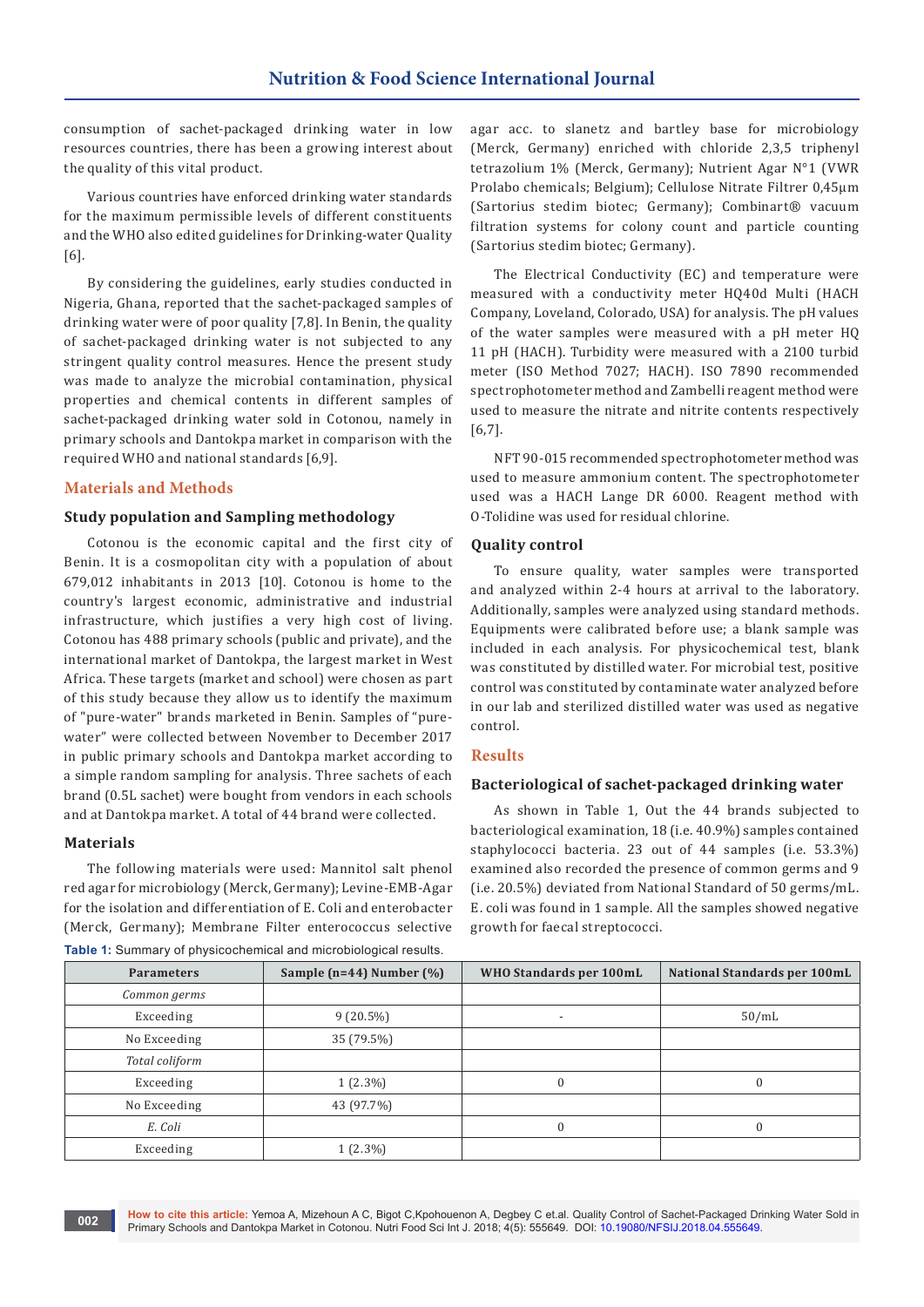## **Nutrition & Food Science International Journal**

| No Exceeding        | 43 (97.7%)  |                          |                          |
|---------------------|-------------|--------------------------|--------------------------|
| Staphylococci       |             | $\boldsymbol{0}$         | $\mathbf{0}$             |
| Exceeding           | 18 (40.9%)  |                          |                          |
| No Exceeding        | 26 (59.1%)  |                          |                          |
| Faecal Streptococci |             | $\boldsymbol{0}$         | $\boldsymbol{0}$         |
| Exceeding           | $0(00\%)$   |                          |                          |
| No Exceeding        | 44 (100.0%) |                          |                          |
| Turbidity           |             | 5NTU                     | 5NTU                     |
| Exceeding           | $0(0.0\%)$  |                          |                          |
| No Exceeding        | 44 (100.0%) |                          |                          |
| Conductivity        |             | $\overline{\phantom{a}}$ | $\overline{\phantom{a}}$ |
| Exceeding           | $0(0.0\%)$  |                          |                          |
| No Exceeding        | 44 (100.0%) |                          |                          |
| <b>Nitrates</b>     |             | $45$ mg/L                | $50$ mg/L                |
| Exceeding           | $0(0.0\%)$  |                          |                          |
| No Exceeding        | 44 (100.0%) |                          |                          |
| <b>Nitrites</b>     |             | $3.2 \text{ mg/L}$       | $3$ mg/l                 |
| Exceeding           | $0(0.0\%)$  |                          |                          |
| No Exceeding        | 44 (100.0%) |                          |                          |
| Residual chlorine   |             | 0.2mg/mL                 | $0.1 \text{mg/mL}$       |
| Exceeding           | $0(0.0\%)$  |                          |                          |
| No Exceeding        | $0(0.0\%)$  |                          |                          |

Note that measuring "Residual chlorine" is as important as the presence of chlorine residual in water indicates that (i) a sufficient amount of chlorine was added initially to the water to inactivate the bacteria and some viruses that can cause diarrheal diseases, and (ii) the water is protected from recontamination during storage.

#### **Physicochemical quality of sachet-packaged drinking water**

Electric Conductivity content of the 44 different samples of drinking water samples varied from 38.8 to 216.8 μS/cm (mean value was 146.6 (±49.0)μS/cm). The temperature values of the 44 different samples varied from 25.0 °C to 27.4 °C with the mean of 26.2 ( $\pm$ 0.7) °C. No recommendation was found in National Standards for these two parameters. The pH values of the 44 different samples varied from 6.37 to 7.02 and two samples failed to the pH test (the recommendation is 6.5 to 8.5) [7]. The turbidity of samples were within the acceptable range (<5 NTU) and varied from 0.261 to 3.32 NTU.

Apart from the residual chlorine, for which we noticed total absence in all 44 samples; no deviation was recorded to the maximum permissible limits with the following measured chemical parameters: Nitrates: 2.1-3.6mg/L, Nitrites: <0.046mg/L and Ammonium: <0.05mg/L) which were within the WHO and National drinking water requirements. Table 1

### **Discussion**

The physical chemical and bacteriological state of packaged water is a very important aspect that should be observed by all the packaging companies.

Sachet-packaged drinking water is well appreciated by populations in some African countries such as Benin because they are practical, refreshing, low cost and well presentable [2,3]. It must be verified whether these waters meet the required standards of quality and regulations in Benin and therefore whether they do not constitute a public health concern.

As per the national and WHO standards, drinking water should have turbidity of less than 5 NTU, pH range of 6.5-8.5, and total coliform and faecal coliform of 0.00 per 100mL. As a measure for safety, indicator organisms of coliforms are investigated and their presence generally indicates that the water may contain disease causing agents. Coliforms are in two categories: total (all) coliforms count which indicates general contamination and faecal coliform count which indicates faecal contamination and is a significant indicator of pollution [11]. E. coli is found in one sample of 44 tested (2.3%), the presumptive search for faecal streptococci is negative. The similar result was found in another study in Nigeria in Oke-Iho and Okaka cities (representing 2.2% of total samples).

The Staphylococci contamination is the most prevalent the analyzed samples (i.e. 40.9%). Staphylococcus is a type of bacteria commonly found on the skin and hair as well as in the noses and throats of people and animals. Staphylococcus can cause water poisoning when a water handler contaminates water. Other sources of water contamination can include the equipment and sachet in which water is packaged. These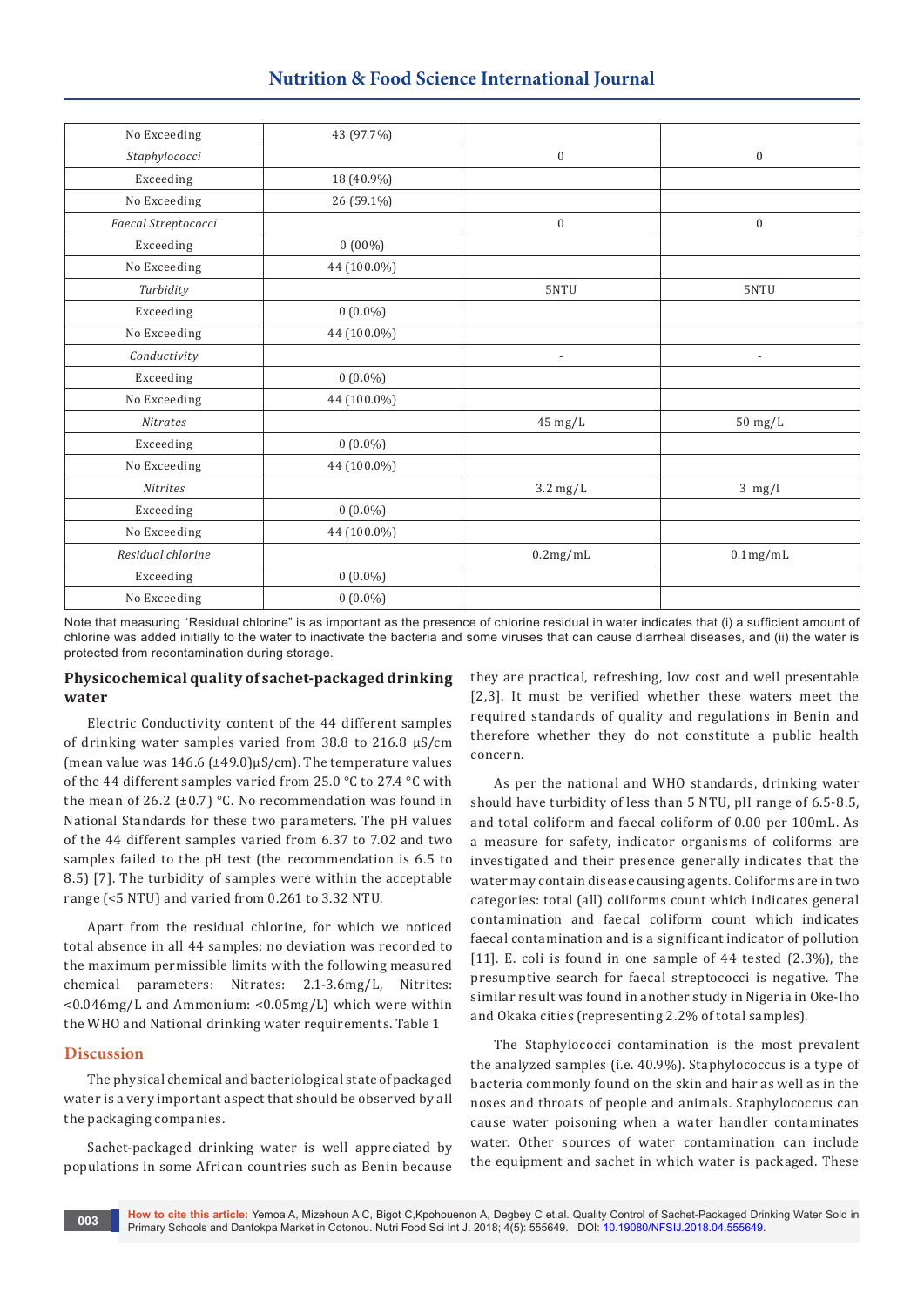bacteria multiply quickly at room temperature to produce a toxin that causes illness. Staphylococcus is killed by cooking (boiling) and pasteurization. But in our case, the water is drinked directly without prior boiling. Poor hygienic conditions during packaging, coupled with poor storage conditions and the absence of residual chlorine, might responsible for the presence of these germs in the analyzed samples. Hence, there is a need for strict regulations in ensuring among others the quality of drinking water in the frame of protecting the public health.

Then, the following recommendations are made for the sachet water handler:

- o Thoroughly wash hands and under fingernails with soap and water before handling and packaging the water;
- o Not handling and packaging water in case of sickness of nose, eyes, skin, etc. that may contaminate the water to drink;

o Maintain the overall cleanliness of premises, production equipment and packaging materials as well as the hygiene of all staff involved in the production or sale of the drinking water;

o Seek for technical advice and guidance from competent public health authorities to ensure that the drinking water complies with the required quality standards.

In general, the high quality claimed for sachet waters could not be confirmed, based on the results of physico-chemical and bacteriological parameters measured. The poor water quality observed reflects the fact that the sachets are not always bagged under scrutinized sanitary conditions; it is also confirmed by studies conducted in Ghana, Nigeria and Uganda [8,11].

Based on the WHO recommended maximum tolerable levels of contaminants, and national Quality and Standards Authority of Benin, around 47.7% (1 for pH; 20 for bacterial contaminants) of sachet-packaged drinking water commercially sold could be considered unfit for human consumption as far as the tested parameters in this study were found out-of-specifications. All samples seem to present a risk of contamination due to the total absence of residual chlorine, and consumers of this category of water should be aware of this, but also the sellers and producers must be sensitized and take appropriate measures to comply with the quality requirements.

#### **Conclusion**

It can be concluded from the results of this preliminary study that around 47.7% % of the sachet-packed water sold in public primary schools and Dantokpa market in Cotonou (Benin) were of poor quality.

The majority of sachet water samples were contaminated with staphylococcus bacteria, and the current findings lead to call Beninese Regulatory authorities to take appropriate measures in monitoring the quality of drinking water in general, and particularly the popular water packed in sachets to safeguard public health. A wider study should be conducted according to same rules of good practice for a more complete analysis of the situation.

#### **References**

- 1. [Benin's population \(2018\).](http://worldpopulationreview.com/countries/benin-population/)
- 2. Ble LO, Soro TD, Dje KB, Degny GS, Biemi J (2015) Eaux conditionnées en sachets: quels risques d'exposition des populations du district d'Abidjan? Larhyss Journal, ISSN 1112-3680, n°24: 85-107.
- 3. Aboli AT, Manizan NP, Kacou-Ndouba A, Dosso M (2007) Evaluation du risque sanitaire des eaux en sachet plastique vendues dans la ville d'Abidjan (côte d'ivoire). Revue Bio-Africa - Numero Special, pp. 57-63
- 4. [OMS \(2003\) Année internationale de l'eau douce, faits et chiffres, les](http://www.un.org/french/events/water/brochure/pages/1.htm)  [maladies liées à l'eau.](http://www.un.org/french/events/water/brochure/pages/1.htm)
- 5. Zgheib S (2009) Flux et sources des polluants prioritaires dans les eaux urbaines en lien avec l'usage du territoire. thèse de Docteur de l'école nationale des ponts et chaussée, école des ponts Paris tech, France, pp. 360.
- 6. OMS (2017) Directives de qualité pour l'eau de boisson, (4<sup>th</sup> édn), intégrant le premier additive, pp. 564.
- 7. [Olaoye OA, Onilude AA \(2009\) Assessment of microbiological quality](https://www.ncbi.nlm.nih.gov/pubmed/19880150)  [of sachet-packaged drinking water in Western Nigeria and its public](https://www.ncbi.nlm.nih.gov/pubmed/19880150)  [health significance. Public Health 123\(11\): 729-734.](https://www.ncbi.nlm.nih.gov/pubmed/19880150)
- 8. [Dodoo DK, Quagraine EK, Okai-Sam F, Kambo DJ, Headley JV \(2006\)](https://www.ncbi.nlm.nih.gov/pubmed/16484067)  [Quality of "sachet" waters in the Cape Coast municipality of Ghana. J](https://www.ncbi.nlm.nih.gov/pubmed/16484067)  [Environ Sci Health A Tox Hazard Subst Environ Eng 41\(3\): 329-342.](https://www.ncbi.nlm.nih.gov/pubmed/16484067)
- 9. Decret N°2001-094 du 20 février 2001 fixant les normes de qualité de l'eau potable en République du Bénin.
- 10. Ministère du Développement, de l'Analyse Economique et de la Prospective/ Institut National de Statistique et de l'Analyse Economique (2015): RGPH4 que retenir des effectifs de population en 2013? pp. 33.
- 11. Ali Halage A, Ssemugabo C, Ssemwanga DK, Musoke D, Mugambe RK, et al. (2015) Bacteriological and Physical Quality of Locally Packaged Drinking Water in Kampala, Uganda. Journal of Environmental and Public Health, Article ID 942928, p. 1-6.